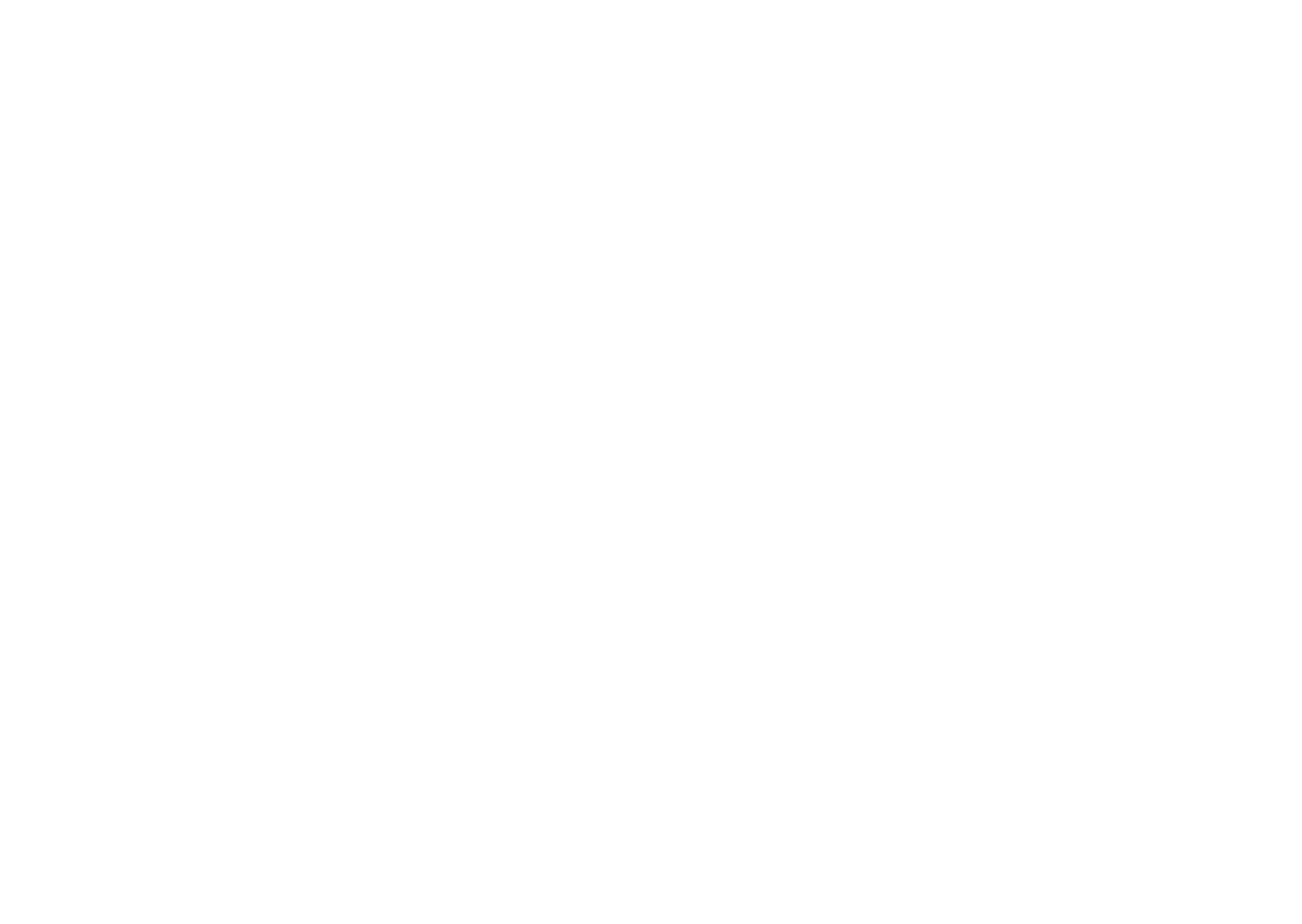# **Contents**

| IS MORE LAW THE ANSWER? 6   |  |
|-----------------------------|--|
|                             |  |
| THE NATURE OF GOVERNMENT 8  |  |
| THE OTHER CRIMINALS 10      |  |
| EDUCATION AND THE FAMILY 10 |  |
| THE DEMONIAC OR MONSTER 11  |  |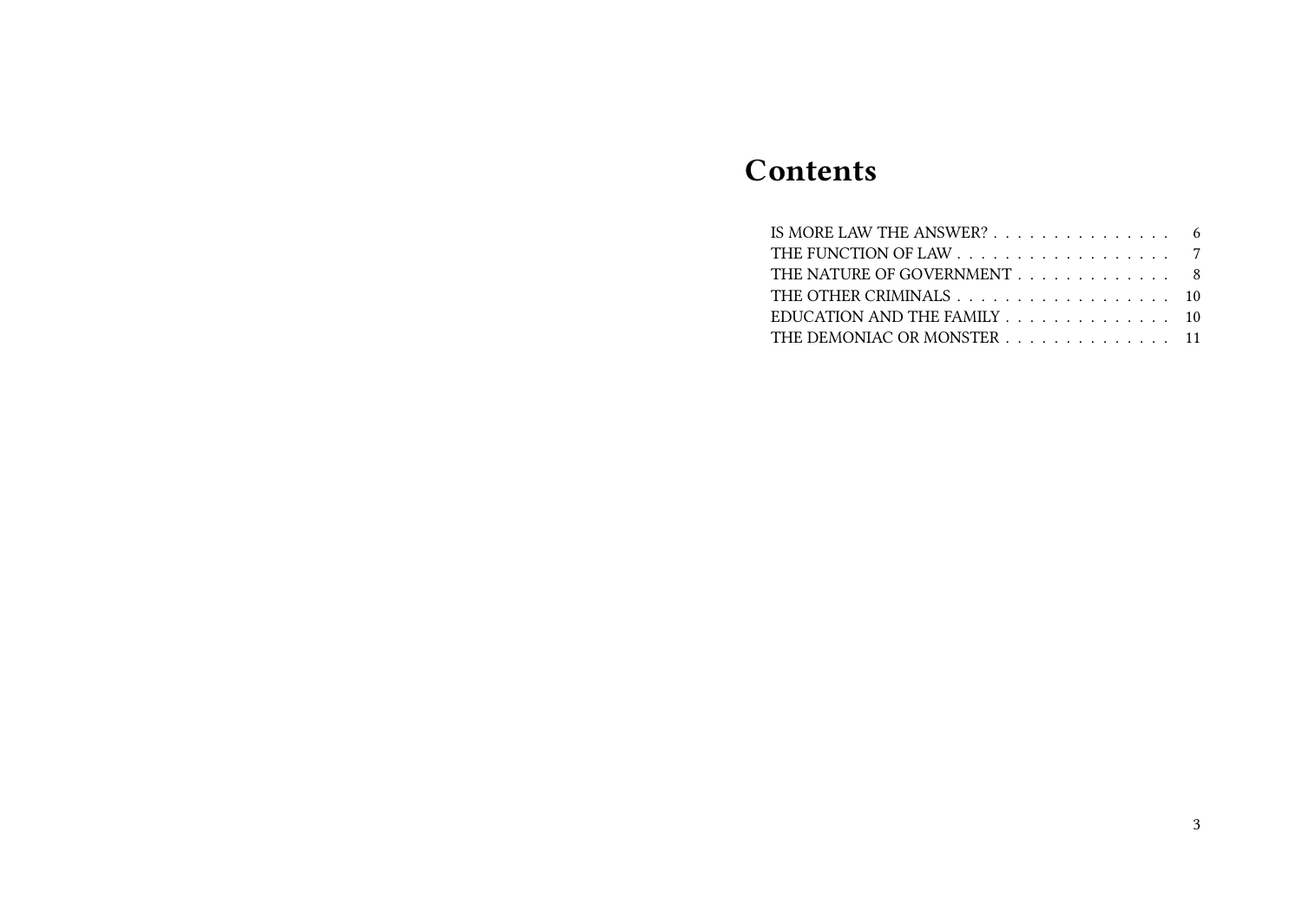compensate his victims (or their survivors). This certainly does the victims more good than having the criminal put in a cage and fed at community expense, to say the least of it; and is probably just as discouraging or more discouraging to every nut with even the remnant of an ability to forsee the probable results of his actions.

Finally, we must mention miscellaneous solutions. Just as crime in an economically just and free community will be freaky and sporadic (rather than the steady hour-after-hour terror that it is in this mad, unequal and unfree society), the remedies will also be individualized and peculiar to each situation. In some cases, undoubtedly, an anarchist community will decide the "criminal" was right and the community was wrong; for this reason, anarchists do not believe in unalterable laws, but only in general policies.

The acme of anarchist theory is the principle of non-invasiveness or non-coercion – Mind Your Own Business – and those found to be violating this will be given, usually, some method of compensating those whose lives they have damaged. If they refuse, methods like the boycott-ostracism-exile or general cold shoulder need not always be deliberately organized against them. The good sense, the social bonds, and the sense of humor of the organic community will find some way to make them known that human tolerance, even under anarchy, is not infinite. In the Old West, men booted through town with a skunk tied around their necks, and then shoved onto the highway, often became valuable, co-operative and productive citizens in the next town, after some time to figure the likelihood of a repetition of that public amusement if they were to try similar modes of behavior again.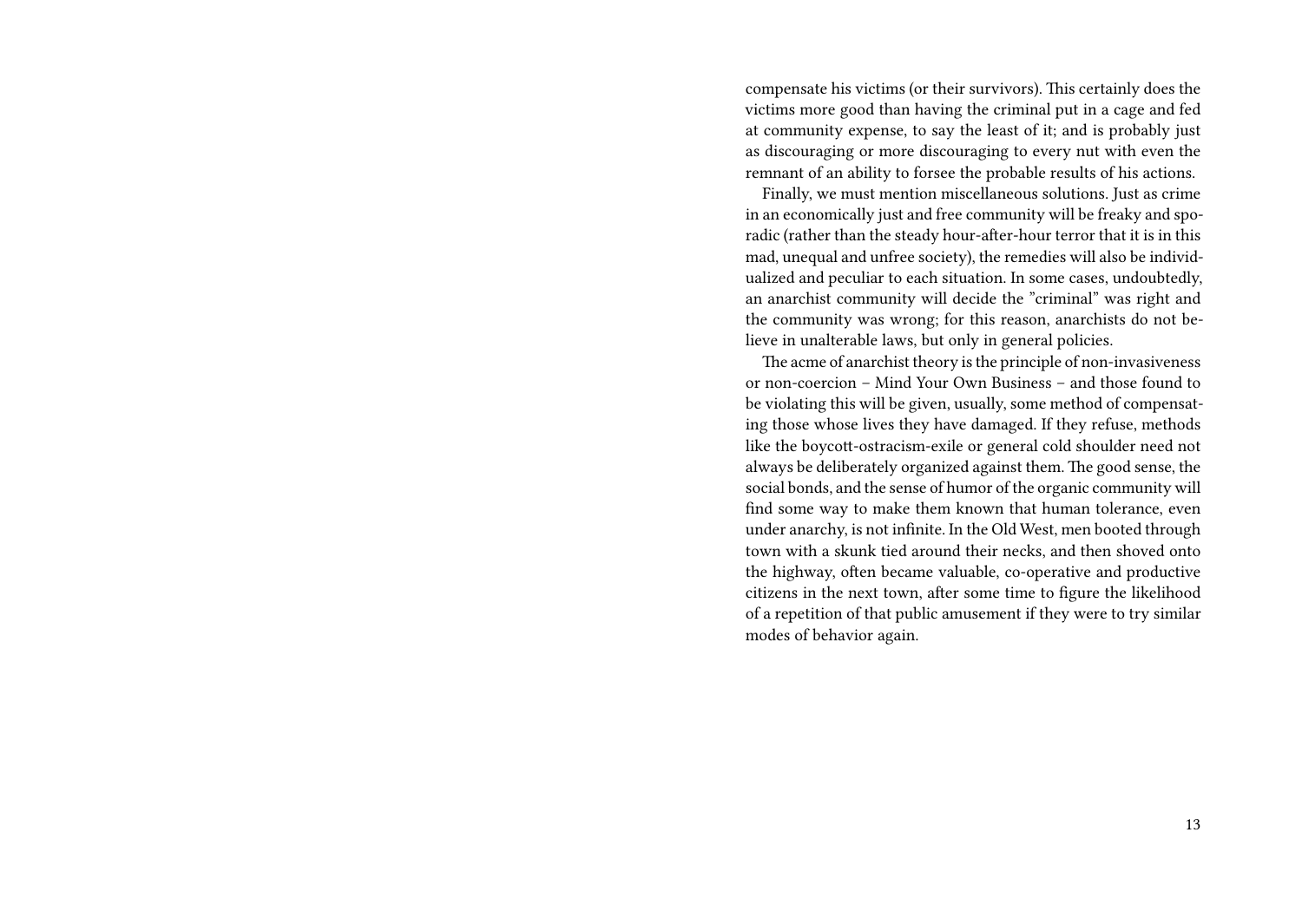free human groupings and have found a variety of methods of dealing with "demoniacs," many of them as good or better than the State's traditional jails, tortures or executions.

Ostracism should not be underestimated. One critic of anarchism, George Orwell, actually complained that ostracism was so cruel that most people would rather fall afoul of government and go to jail than be the sole ostracized person in an anarchist community.

Exile, widely used by governments before jail became popular, is also effective. At least, it solves the problem for the community that uses it (while, alas, passing the problem on to the unlucky community that next gets the offensive nut.)

The Quakers have widely practiced a form of moral forgiveness which sounds impractical to most of us, but which is murderously effective. Bertrand Russell was so impressed with this that he suggested it as a fit punishment for Stalin. Until you have seen a group of Quakers reciting somebody's sins in public, weeping over them loudly, and then forgiving and praying for the culprit, you can't imagine how much psychological impulse-to-change this generates.

Many anarchists believe the private defense groups are legitimate; some even are willing to allow such groups to use traditional Vigilante methods. Clarence Lee Schwartz, an American anarchist who observed this system first-hand in the old West, thought it both more humane and more effective at peace-keeping than the government law system back East. Other anarchists fear this as the possible source of a new State.

Most anarchists believe that criminals should not be caged under any circumstances, due to the overwhelming evidence that every prisoner comes out of a cage worse than he goes into it. Others believe, however, that punishment in a form of indemnification is compatible with libertarian ideas and should be rigorously enforced by anarchist syndicates. Under the indemnity system, every criminal must pay in cash or work or some needed good to

12

Because anarchists aim at the abolition of government, the first question they are usually asked is, "What about murderers, thieves, rapists? The government protects us from them. Would you just let them run wild?"

The answer, first of all, is that government does not protect us. Its claims are a total imposture, like the fraud of a primitive shaman who claims to bring rain and warns everybody, "If you abolish me, it will never rain again." Thus, *the major crimes are all legal;* the thieves who have stolen the land and the natural resources from under our feet operate with a government franchise. These huge banks, corporations and land monopolies finance both political parties, train the corporation lawyers who become Congressmen or Presidents, and can never be successfully resisted in the courts because they own the judges, too.

Second, the next level of crime, the so-called Syndicate or Mafia, is also in cahoots with big government and big business, and only token arrests and light sentences are ever imposed on "gangland leaders" – usually rebels who have become unpopular with the higher-level mobsters. In every big city, the links between the mayor's office and the Mob are well-known and often "exposed" in the press, but no reforms are permanent and never can be under this system. The links between the national Mob and the national government are less well publicized, but books like *The Politics of Opium in Southeast Asia,* the recent Harpers magazine issue on the CIA and heroin, etc., show that the heroin syndicate could not operate without high-level Federal protection.

Finally, the small-time free-lance criminal – the rapist and sneak thief – *can be* arrested and prosecuted in this system; but *is* he, usually? In New York, in 1972, there were 300,000 burglaries but only 20,000 arrests for burglary. The police are too busy protecting the high-level criminals – as we will explain – to have the manpower to really battle the small independents.

Do you deny this? Well, of course, you have been trained by the State-run schools and the mass media to deny it, do you believe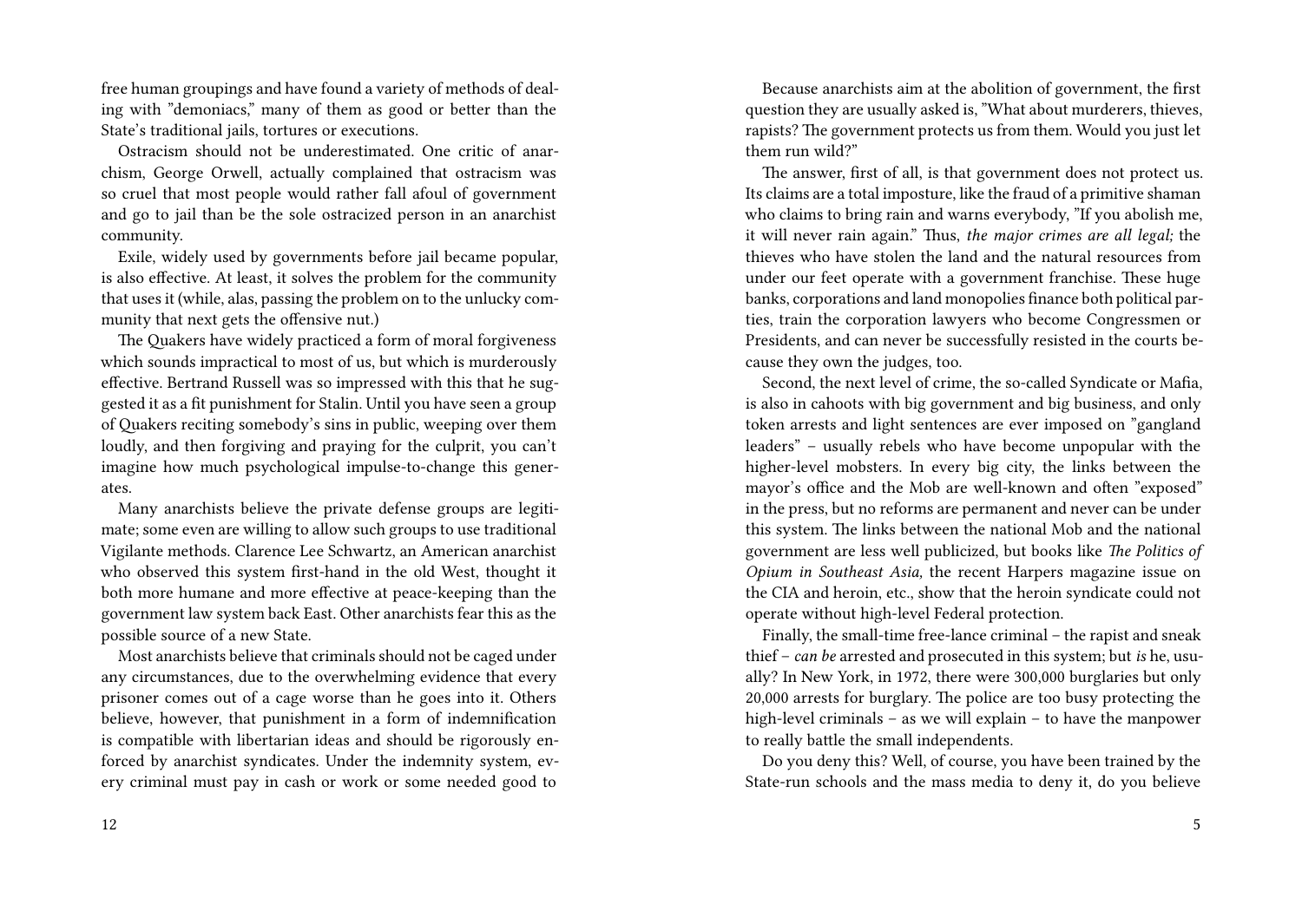your own denial? How safe do you feel in a large American city, especially after dark? Do you honestly think the government can and will protect you?

## **IS MORE LAW THE ANSWER?**

Many admit that they are frightened and appalled by modern American life, but they think the answer is more laws, tougher laws, an evolution toward the total Police State.

This is, of course, the natural direction of government. The more honest (and misguided) a politician happens to be, the more laws he will write – to prove to himself that he is "working" for the people. Obviously, every time the legislature meets, the honest politicians will introduce more laws, to show how hard they're working. Eventually, nothing will remain that is not covered by some law or other. Everything not compulsory will be forbidden, and everything not forbidden will be compulsory.

Stop and ask yourself if you really want that kind of Nazi- or Communist-style tyranny.

Now, even if we (or most of us) do want it – to be protected from criminals – and even if we escalate our progress and pass a billion new laws a year, arriving at Total Law in say five or ten years, what then? How will such a system be enforced? Kinsey estimated that to enforce our sex laws alone, 95 percent of the population would have to become either police or jail-guards – except that they would all be in jail themselves. This is already impossible, but suppose we tried to enforce the anti-drug and anti-gambling laws, also? We would all spend our lives in Federal prisons, spending part of the day guarding others and part of the day being guarded by them.

This is absurd, but within the framework of government and law, how can we stop short of such a total prison-society?

6

ever Womens Lib may say); it is a function of the sexual misery in this society.

Anarchists believe that the repressive, authoritarian, coercive, brutal and degrading practices currently used in the family and the school are only necessary to condition the young human to live in a government-run society. Children must be beaten or otherwise terrorized and bullied in the home and the school in order that they may "adjust" to the terror and brutality of government as they mature. In short, a State-run society must be repressive because repression is the essence of the State.

Libertarian, free-form families and schools – the open family, the Summerhill school, the free association of men, women and children without authoritarian control – will not produce the deformed, mentally twisted, violent and "mean" and "crazy" types so common in our authoritarian society. So anarchists aim, first of all, to prevent violent criminals by changing the child-rearing methods that produce them.

## **THE DEMONIAC OR MONSTER**

There still remains the inexplicable criminal – the guy who enjoys harming others for reasons nobody today can understand. The superstitious say he is possessed by demons; the naturalists imply that maybe he has bad genes or is a throwback to an earlier stage of evolution. Whatever the explanation, he will appear, presumably, in anarchist societies, as he has appeared in all other societies, even after economic injustice and mind-warping education are abolished.

Human-centered societies (as distinguished from governmental or property-centered societies) have dealing with this problem for thousands of years. Tribes, clans, bands, free communes, have existed outside, before and alongside the States which get all the attention from historians. Anthropologists have investigated these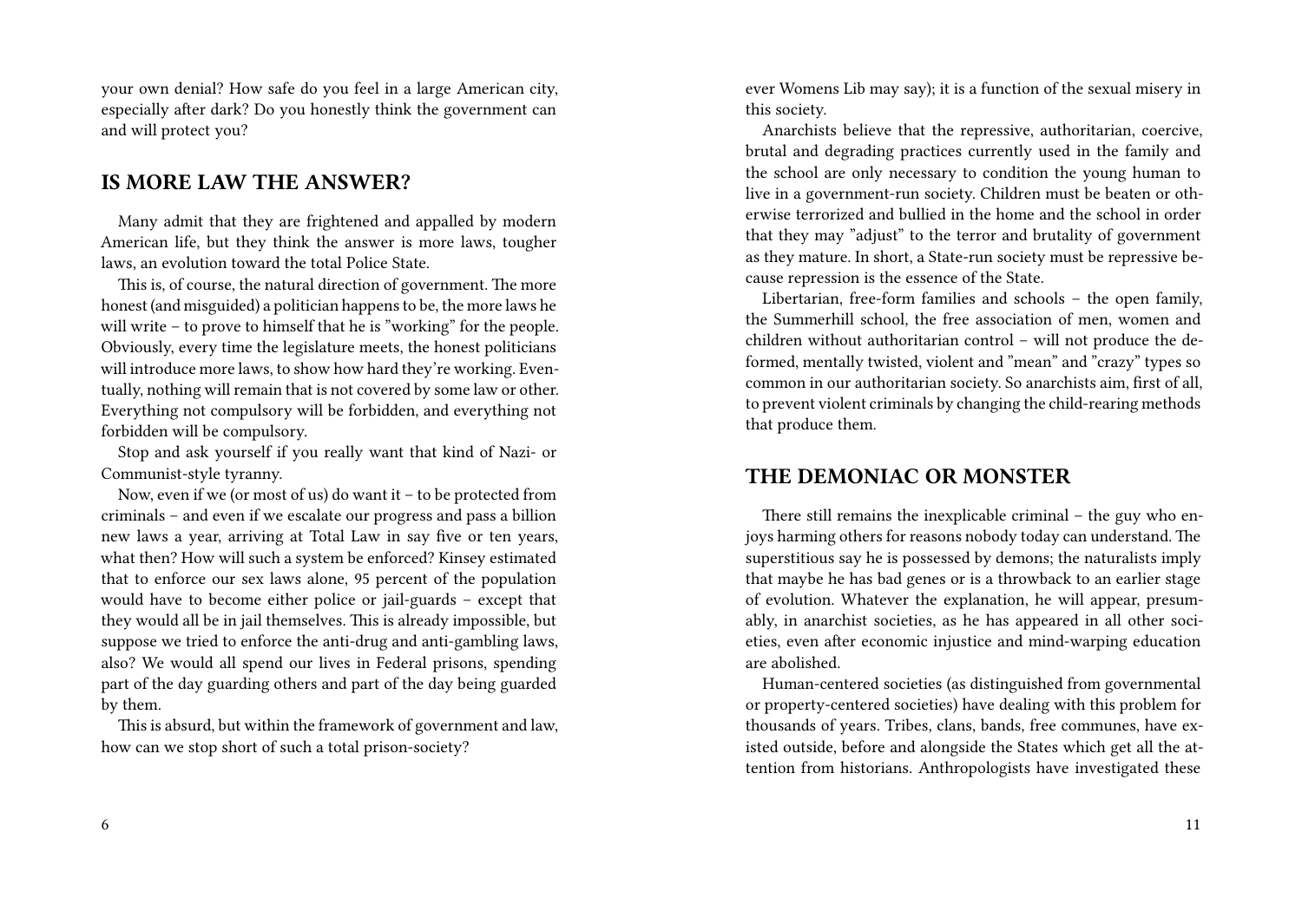## **THE OTHER CRIMINALS**

"But, but – how about the violent criminal types? How about the thrill-killers, the nuts, the psychopaths or sociopaths or sadists? How about those who simply enjoy being evil and destructive?"

We are not evading that question. It is absolutely necessary, however, to put it in perspective by explaining the Major Economic Crime of capitalist government (and feudal and other governments) and how other, lesser crimes mostly derive from that primordial injustice.

Now, after economic justice is achieved and voluntary associations of all sorts (labor unions, credit unions, consumer-owned coops, people-owned insurance companies, rural communes, tribes, any type of free human grouping) have taken over the functions of government, *some* persons, due to sickness or perversity or one damn thing or another, will still make trouble. Rape. Pilfering. Attempts to defraud. How will anarchists deal with these remaining no-goodniks?

## **EDUCATION AND THE FAMILY**

The first step in solving any social problem, like any medical problem, is prevention. Other remedies are necessary only when prevention fails.

Anarchists claim that the violent-nut-type of human being is produced by our current methods of child-rearing. This claim is hardly radical or extreme: every psychiatrist, every sociologist, every anthropologist, in one way or another, admits that this grave charge is true. We would not have so many rapists and other violent nuisances if our society were not, in some way, training them from birth onward to behave like that. For instance, Sweden has only a few rapes per year; the United States has one every seven minutes. One rape every seven minutes is not natural male behavior (what-

And remember: each step in this direction – each new law, and each new bureaucracy to enforce the new laws – raises your tax burden. Already, you are working from January 1 to May 23 for the Federal government, to pay your IRS bill for the year. For a few months thereafter, you are working to pay nuisance taxes, state taxes, and various other concealed taxes on every item you buy, every movie you see, every drink you take. Already, it would probably be cheaper to just let yourself be robbed every week by a casual sneak-thief. Government may be more genteel than a mugger (occasionally) but it usually ends up taking more of one's money.

## **THE FUNCTION OF LAW**

There are three kinds of laws on the books today, and to understand them is to understand the State.

The first kind of law declares the State's power over you. It says: we may rob you of this much per year (taxation), we may enslave you for this period of time (the draft), we may do this and that and the other thing to you, and you cannot resist because we are your Masters. This is the earliest kind of law and was originally imposed on conquered people by conquerors. No attempt to justify it has ever been convincing to anyone bold enough to question it in the first place. It is based on mere Force; its only argument is the gun.

The second kind of law is coercive morality. This makes the State into an armed clergyman. It says you can enjoy yourself this way, but not that way; you can smoke this, but not that; you can drink this, but not that. Thou Shalt Not Play Parchesi On The Night of the Full Moon. Thou shalt not gamble on Sunday. Thou shalt not make love to your wife the way you and she both like, but the way the legislators like. Four million arrests a year, and an incredible expenditure of time and manpower and money, go into enforcing these laws.